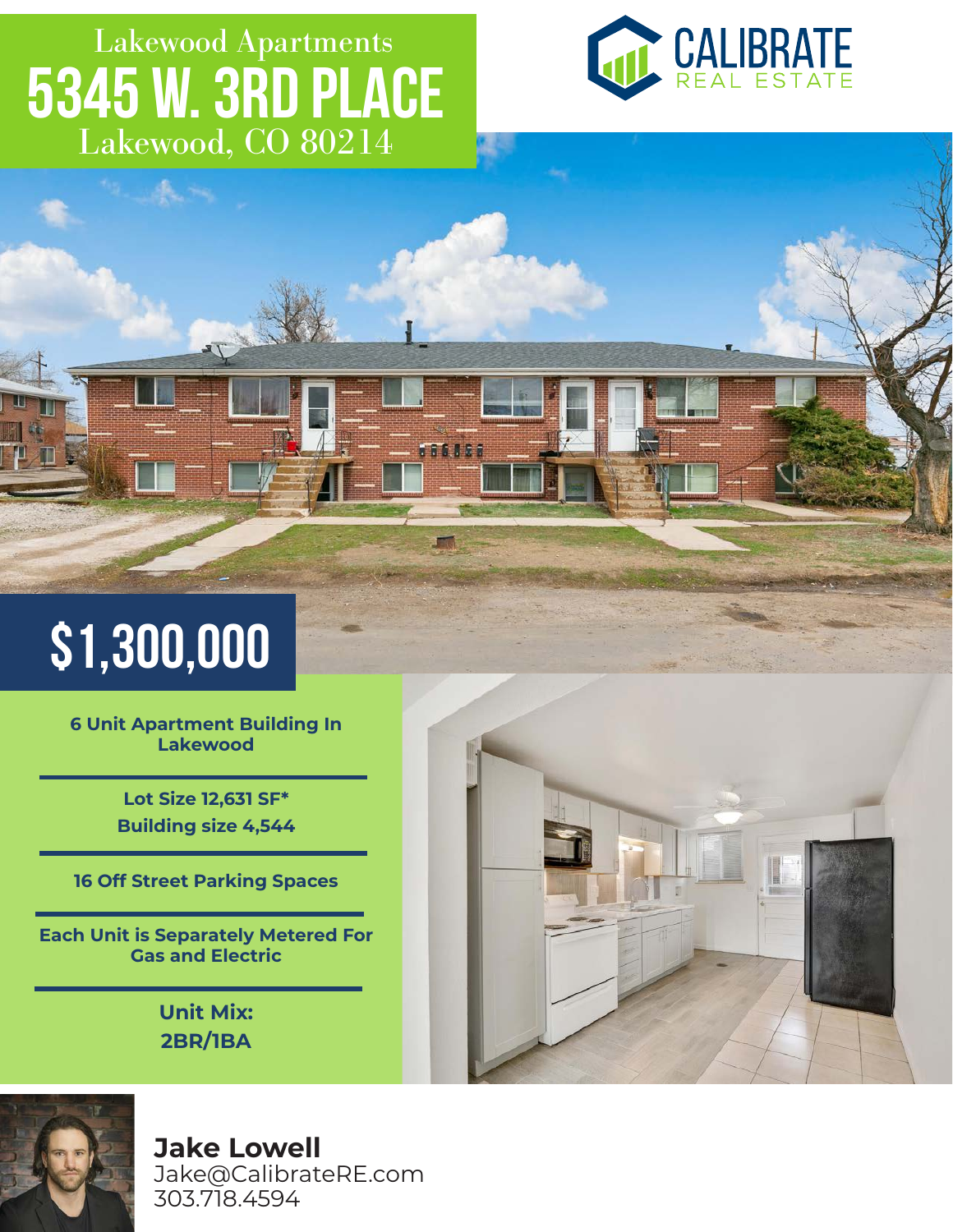## **Financial Analysis**

### Jake@CalibrateRE.com 303.718.4594



| INVESTMENT SUMMARY |             |  |  |
|--------------------|-------------|--|--|
| Price:             | \$1,300,000 |  |  |
| Price/Unit:        | \$216,667   |  |  |
| Price/SqFt:        | \$286.09    |  |  |

| <b>FINANCING</b>    |           |  |  |  |
|---------------------|-----------|--|--|--|
| Loan Amount:        | \$910,000 |  |  |  |
| Down Payment:       | \$390,000 |  |  |  |
| Interest Rate:      | 4.50%     |  |  |  |
| Amortization (yrs): | 30        |  |  |  |
| Monthly Payment:    | \$4,611   |  |  |  |

| PROPERTY DESCRIPTION         |               |  |  |  |  |
|------------------------------|---------------|--|--|--|--|
| Units:                       | 6             |  |  |  |  |
| Year Built:                  | 1962          |  |  |  |  |
| <b>Building Size (SqFt):</b> | 4,544         |  |  |  |  |
| Lot Size (SqFt):             | 12,631        |  |  |  |  |
| Roof:                        | Sloped        |  |  |  |  |
| Heat:                        | Forced Air    |  |  |  |  |
| Parking:                     | 16 Off Street |  |  |  |  |



| <b>INVESTMENT SUMMARY</b> |             |
|---------------------------|-------------|
| Price:                    | \$1,300,000 |
| Price/Unit:               | \$216,667   |
| Price/SqFt:               | \$286.09    |

| <b>FINANCING</b>    |           |
|---------------------|-----------|
| Loan Amount:        | \$910,000 |
| Down Payment:       | \$390,000 |
| Interest Rate:      | 4.50%     |
| Amortization (yrs): | 30        |
| Monthly Payment:    | \$4,611   |
|                     |           |

| PROPERTY DESCRIPTION         |               |
|------------------------------|---------------|
| Units:                       | 6             |
| Year Built:                  | 1962          |
| <b>Building Size (SqFt):</b> | 4,544         |
| Lot Size (SqFt):             | 12,631        |
| Roof:                        | Sloped        |
| Heat:                        | Forced Air    |
| Parking:                     | 16 Off Street |
|                              |               |
|                              |               |
|                              |               |

|                              | <b>FINANCIAL ANALYSIS</b> |            |  |
|------------------------------|---------------------------|------------|--|
|                              | Current                   | Proforma   |  |
| NOI:                         | \$61,272                  | \$72,039   |  |
| Projected Debt Service:      | ( \$55,330)               | (\$55,330) |  |
| Before Tax Cash Flow:        | \$5,942                   | \$16,709   |  |
| CAP Rate:                    | 4.71%                     | 5.54%      |  |
| Cash-on-Cash Return:         | 1.52%                     | 4.28%      |  |
| Principle Reduction (yr. 1): | \$14,680                  | \$14,680   |  |
| <b>Total Return:</b>         | 5.29%                     | 8.05%      |  |

### 5345 W. 3rd Place Calibrate Real Estate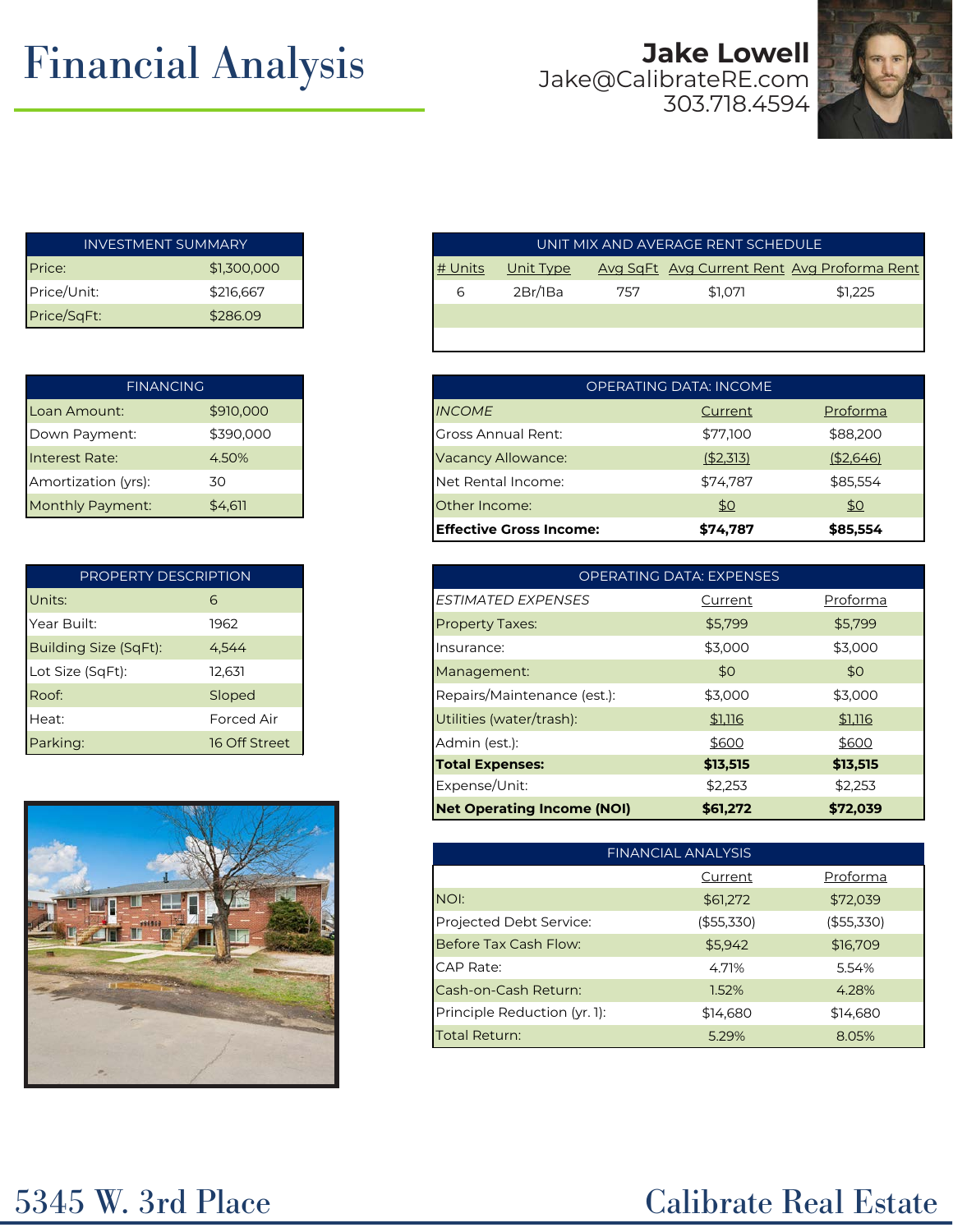### **Property Photos** Jake Qualibrate RE.com Jake@CalibrateRE.com 303.718.4594